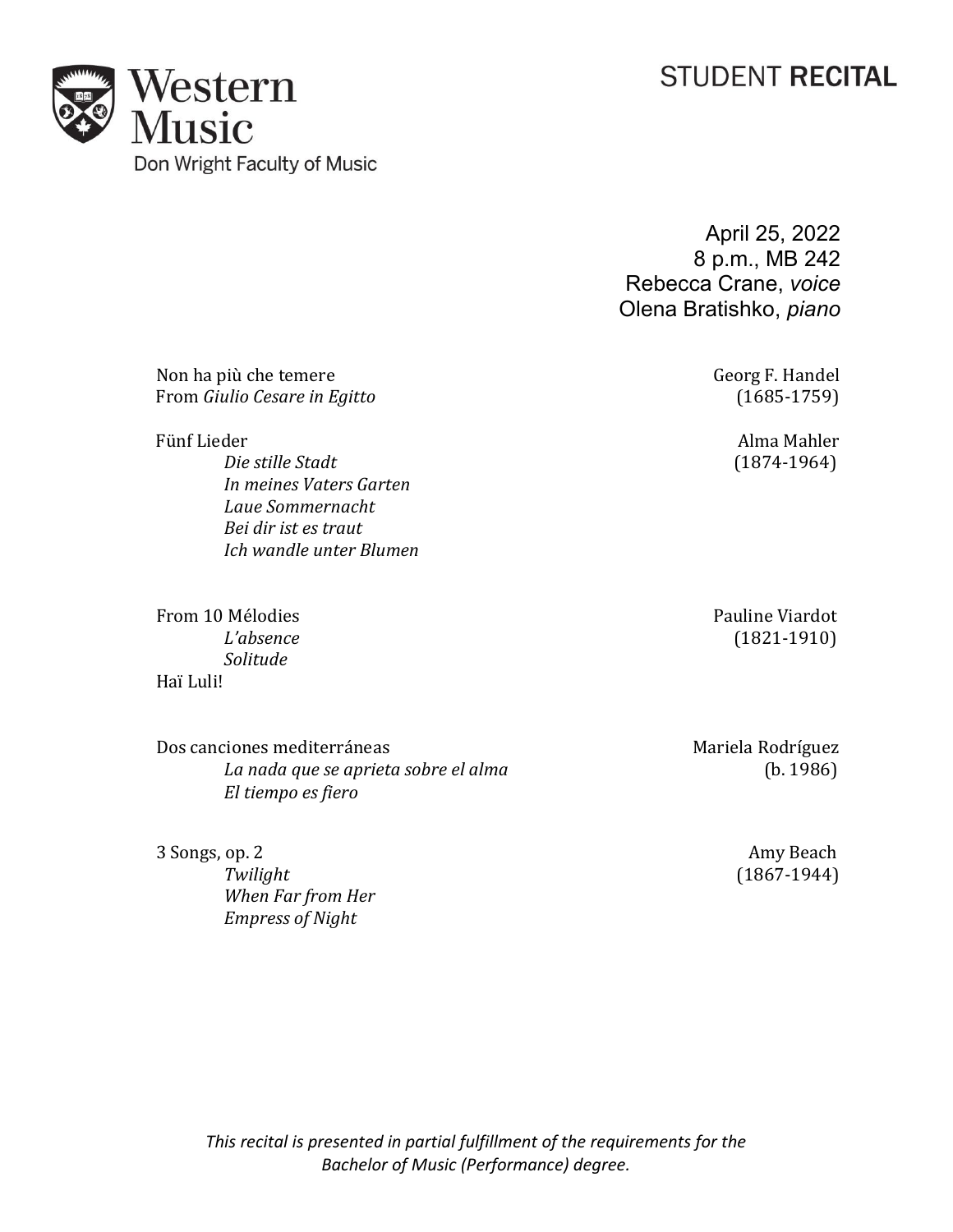## **Translations**

## Non ha più che temere

It has no reason now to fear, my soul which has been vindicated, from now on it shall be happy, I begin to breathe.

I wish now to change into enjoyment all my torment, for all lamentation is pointless, If heaven gives me cause to hope.

© 2020 by Bard Suverkrop—IPA Source

## Die stille Stadt

A town lies in the valley, A pale day comes to an end. It will not be much longer, until neither moon nor stars only night in the heaven stands.

From all the mountains descends fog upon the town, no roof, nor yard or house, or sound pierces through its smoke, hardly even a tower or bridge is seen.

And but as the traveler began to fear, A small light appeared down below And through the smoke and mist Began a soft hymn from the mouth of a child.

© 2008 by Bard Suverkrop—IPA Source

## In meines Vaters Garten

In my father's garden— Blossom, my heart, blossom forth— In my father's garden stood a shady apple tree— Sweet dream— Stands a shady apple tree.

Three blonde King's daughters— Blossom, my heart, blossom forth— Three beautiful maidens Sleep under the apple tree

Sweet dream sleep under the apple tree.

The youngest beauty blossom, my heart, blossom forth the youngest beauty blinked and barely woke up— Sweet dream— Blinked and barely woke up—

The second brushed her hair from her eyes blossom, my heart, blossom forth saw the morning's red glow on the horizon— Sweet dream saw the morning's red glow on the horizon.

She said: didn't you hear the drum blossom, my heart, blossom forth— She said: didn't you hear the drum clearly through the dawning air— Sweet dream clearly through the dawning air?

My sweetheart is going to battle blossom, my heart, blossom forth— My sweetheart is going to battle, he kisses the hem of my dress like a victor— Sweet dream he kisses the hem of my dress like a victor—

The third spoke and spoke so softly blossom, my heart, blossom forth the third spoke and spoke so softly: I will kiss the hem of the sweetheart's garment. Sweet dream— I will kiss the hem of the sweetheart's garment.

In my father's garden Blossom, my heart, blossom forth in my father's garden stands a sunny apple tree— Sweet dream stands a sunny apple tree!

© 2010 by Bard Suverkrop—IPA Source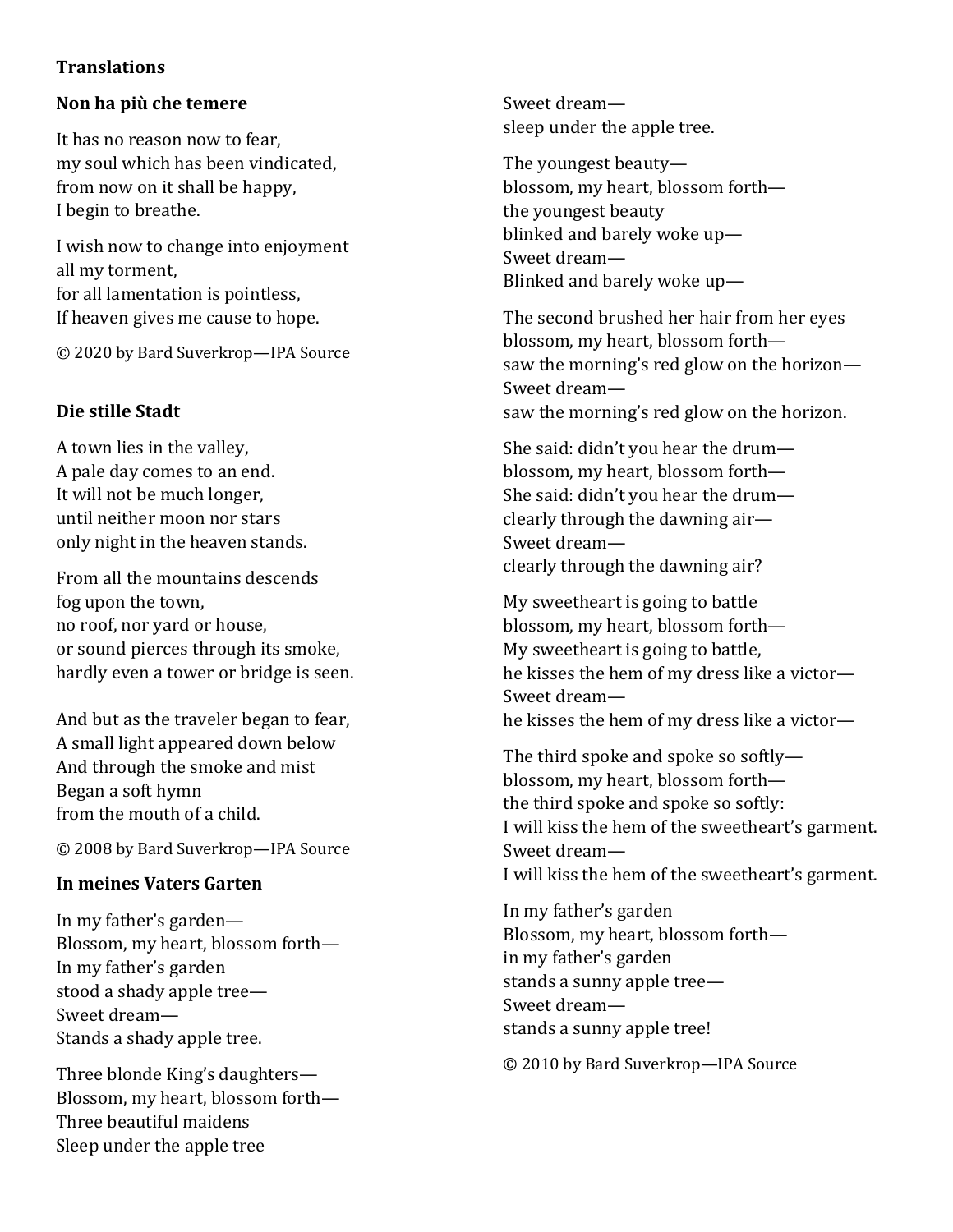## Laue Sommernacht

Mild summers night, not a star in the sky, in the white forests we are looking deep in the dark, and we found ourselves.

Found each other in the white forests in the night, the starless night, And held each other astounded, in our arms in the dark night.

Wasn't our whole life just a groping, just a searching, then into this darkness Love, your light shone!

© 2007 by Bard Suverkrop—IPA Source

## Bei dir ist es Traut

With you it is safe timid clocks strike as in days of old say something sweet to me, but not too loudly!

A gate squeaks somewhere outside out there in the blossoming flowers, the evening listens at the windowpanes, let us keep quiet, so no one knows we're here!

© 2008 by Bard Suverkrop—IPA Source

## Ich wandle unter Blumen

I wander among flowers and I blossom too with them, I wander as if in a dream and sway with every step, oh hold me tight, beloved! Or else, drunk with love, I shall fall at your feet and the garden is full of people!

© 2008 by Bard Suverkrop—IPA Source

# L'absence

To the long torments of absence The only remedy is to die In sad indifference Why languish so long? Without rest, without hope? Is living only suffering?

When I keep my promise Ungrateful, to love you always, Maybe another mistress Intoxicates you with other loves. It is alas! too much pain, I feel my heart failing.

Translation by Philipp Vogler

# Solitude

The dying primrose inhaled the wandering breeze, and the returning spring Lulled by a breath of the rose The nest where the bird rests, When I came to dream of love:

And the familiar image Of my young beloved, As lovely as a beautiful day, Glided like a soft shadow Among the flowers and the moss, When I came to dream of love.

Farewell, town filled with noise! The countryside cool and dark, This is my last dwelling place; Poor bird of the valley, I return, looking for the way That will make me dream of love.

© 2016 by Bard Suverkrop—IPA Source